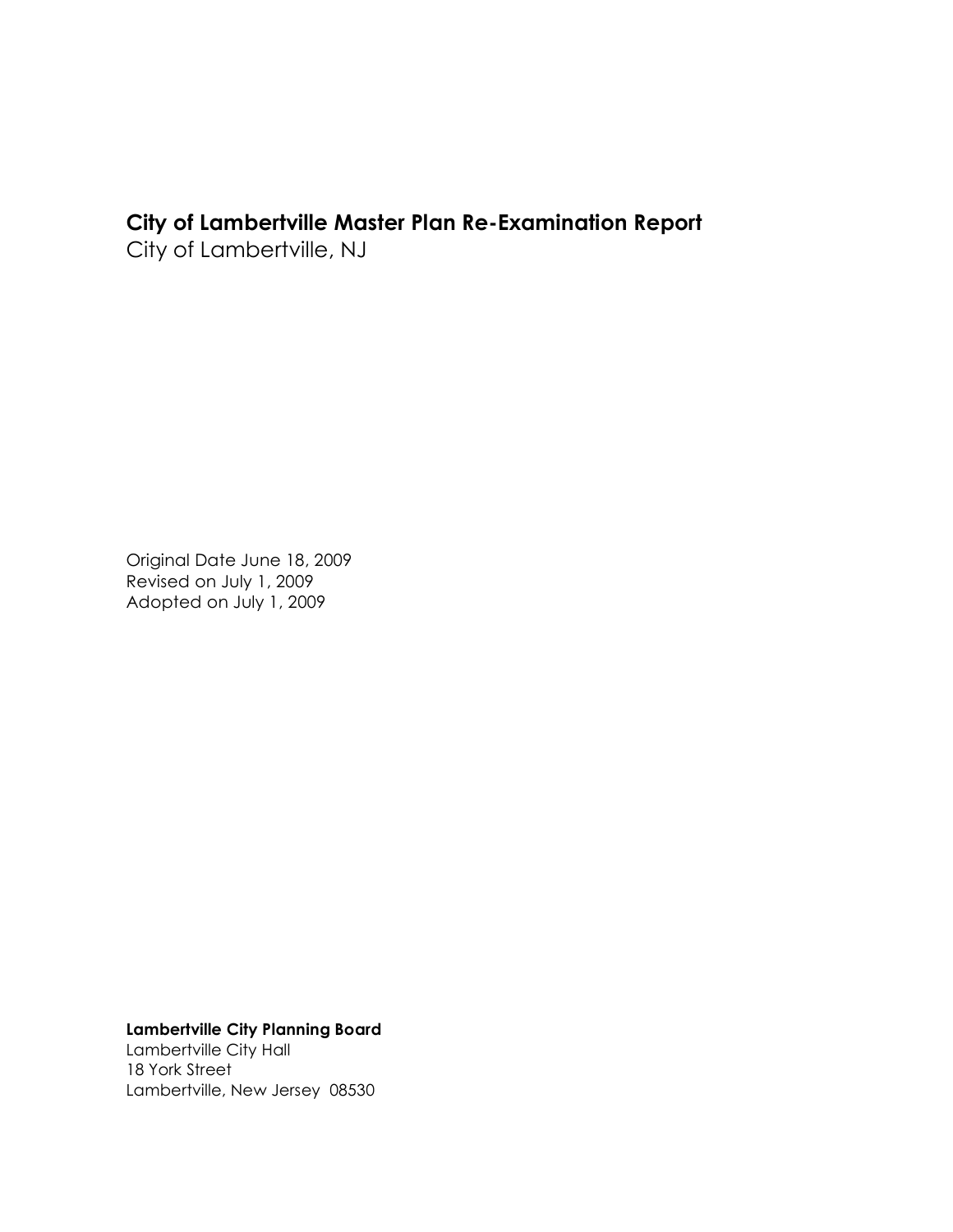# **Master Plan Re-Examination Report**

City of Lambertville, NJ

Adopted by the Lambertville City Planning Board on

July 1, 2009

Prepared by:

Linda B. Weber, AICP, PP NJ Professional Planner License #4825 Mosaic Planning & Design, LLC Lambertville, New Jersey 08530

\_\_\_\_\_\_\_\_\_\_\_\_\_\_\_\_\_\_\_\_\_\_\_\_\_\_\_\_\_\_

With assistance from Clarke Caton Hintz, PC Trenton, New Jersey 08625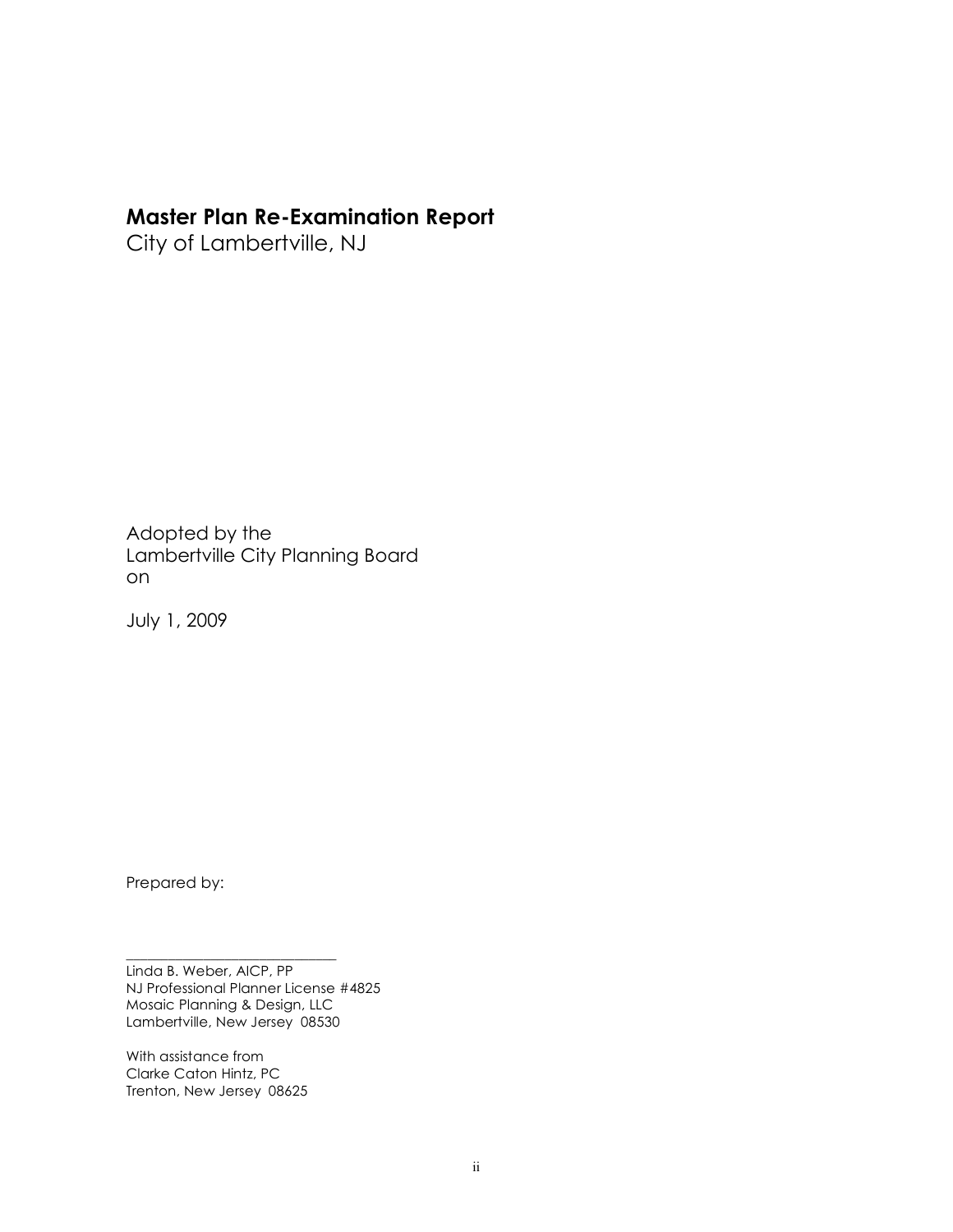## Lambertville City Planning Board (2009)

Timothy Korzun, Chairman, Class IV

Paul Kuhl, Vice-Chairman, Class IV

Hon. David M. DelVecchio, Mayor, Class I

Hon. Ronald Pittore, Councilman, Class III

Paul A. Cronce, Class II

Beth Ann Gardiner, Class IV

Jackie Middleton, Class IV

John Miller, Class IV

Emily Goldman, Class IV (Environmental Commission Member)

Derek Roseman, Alternate One

David Morgan, Alternate Two

Crystal Lawton, Planning Board Secretary William Shurts, Esq., Planning Board Attorney Linda Weber, PP, AICP, Planning Board Planner Robert Clerico, PE, Planning Board Engineer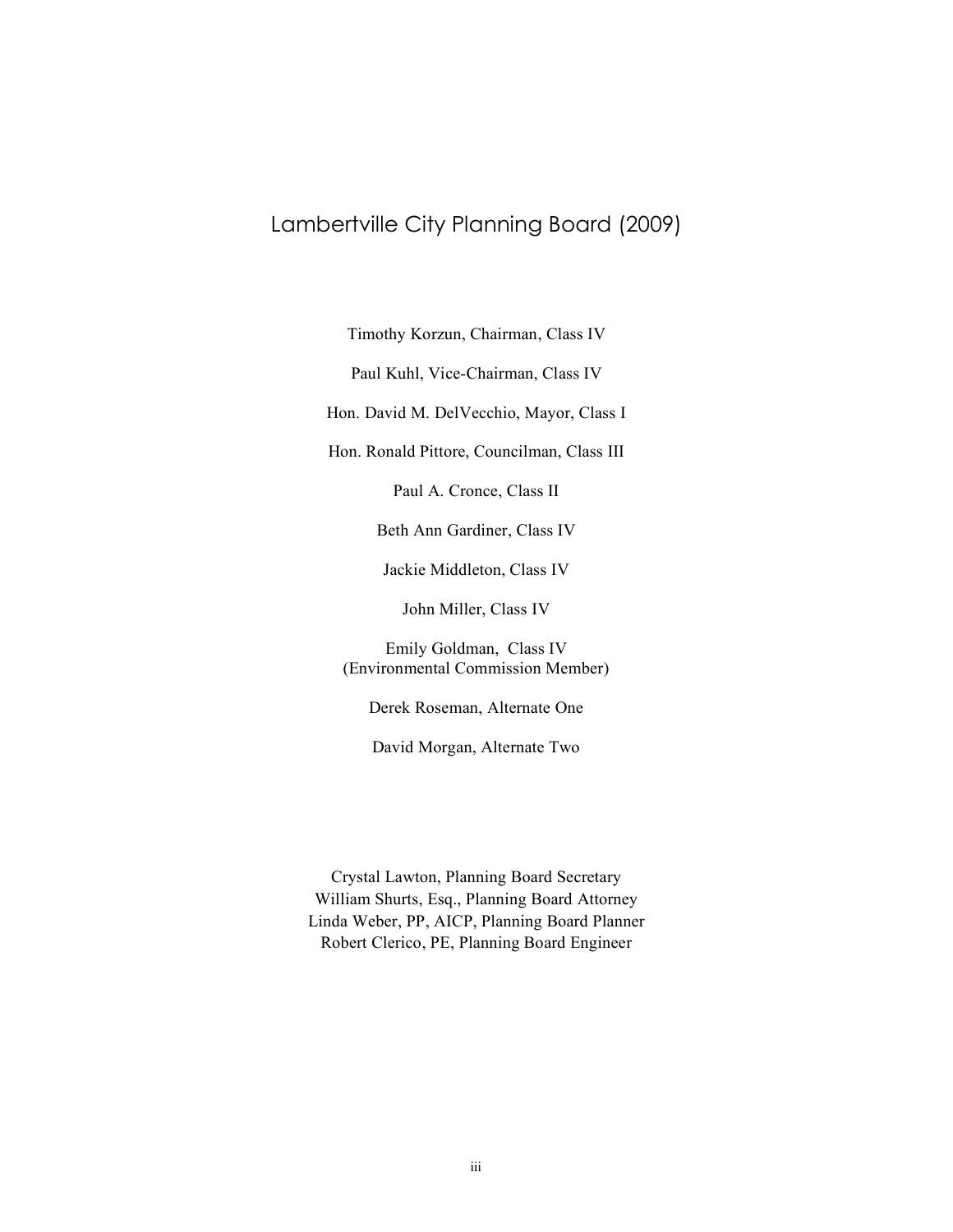## City of Lambertville Master Plan Re-Examination Report

# **Table of Contents**

| I. Introduction                                                                        |    |
|----------------------------------------------------------------------------------------|----|
| 2. 2001 Re-Examination Report Major Problems and Objectives                            | 3  |
| 3. Relevant Changes in Assumptions, Policies and Objectives<br>at all governing levels | 6  |
| 4. Recommendations for Future Planning Policies and Considerations                     | 13 |
| 5. Redevelopment Opportunities                                                         | 15 |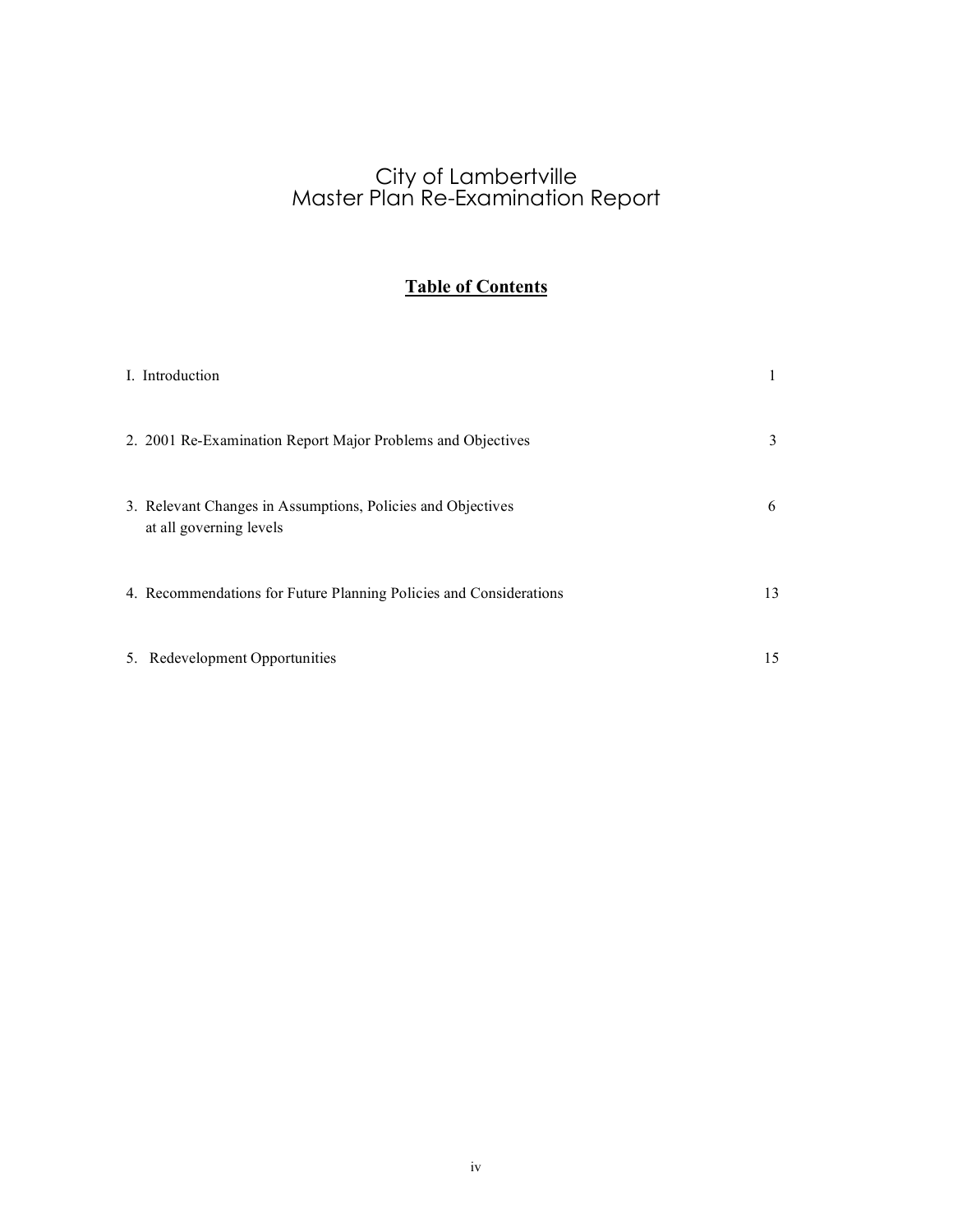## City of Lambertville Master Plan Re-Examination Report

## Section 1. Introduction

This document was prepared in accordance with the Municipal Land Use Law, *NJSA 40:55D-1 et seq.* A municipal Master Plan is prepared and adopted by the Planning Board and serves as the legal foundation for a community's zoning and land development ordinances. The Master Plan addresses the manner and locations in which development, redevelopment, conservation and preservation occurs within the community. The Master Plan is an important municipal document that provides the basis for all land use policies and related projects. Through its various elements, the Master Plan sets out a comprehensive, long-term vision for the community.

Once a Master Plan has been adopted, the Planning Board is required to "re-examine" it every six years, in accordance with the Municipal Land Use Law, *NJSA 40:55D-89*. The purpose of this review is to determine if the contents of the Master Plan still provide the desirable goals and policies for guiding development in the community. The Re-Examination Report concludes whether the collective Master Plan and development regulations are still current or if revisions or new plan elements are recommended. The five required topics of Reexamination Report are as follow:

- a. The major problems and objectives relating to land development in the municipality at the time of the adoption of the last reexamination report.
- b. The extent to which such problems and objectives have been reduced or have increased subsequent to such date.
- *c.* The extent to which there have been significant changes in the assumptions, policies and objectives forming the basis for the master plan or development regulations as last revised, with particular regard to the density and distribution of population and land uses, housing conditions, circulation, conservation of natural resources, energy conservation, collection, disposition and recycling of designated recyclable materials, and changes in state, county and municipal policies and objectives.
- d. The specific changes recommended for the master plan or development regulations, if any, including underlying objectives, policies and standards, or whether a new plan or regulations should be prepared.
- e. The recommendations of the planning board concerning the incorporation of redevelopment plans adopted pursuant to the "Local Redevelopment and Housing Law," P.L.1992, c.79 (C.40A:12A-1 et al.) into the land use plan element of the municipal master plan, and recommended changes, if any, in the local development regulations necessary to effectuate the redevelopment plans of the municipality.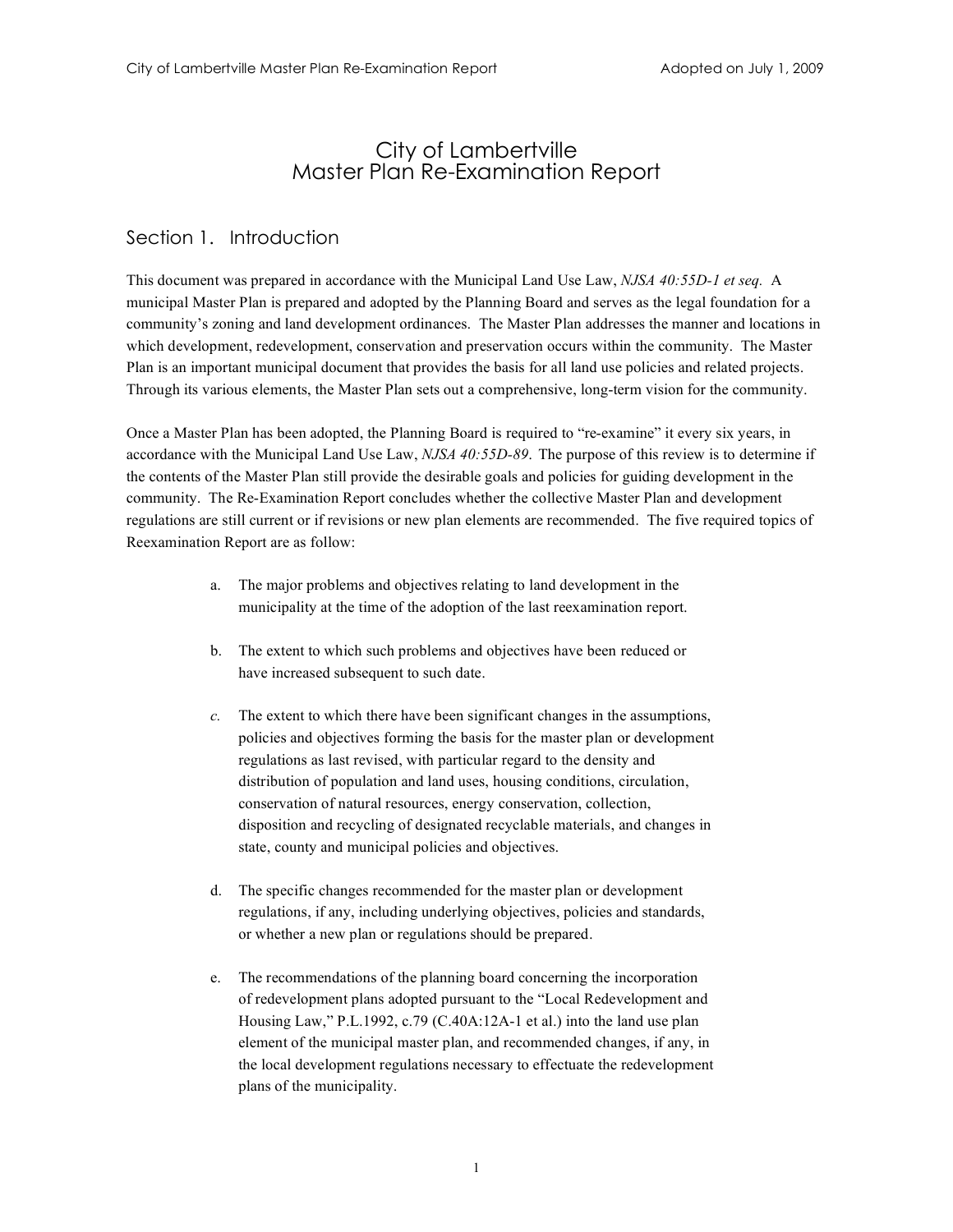The Lambertville Master Plan Re-Examination Report addresses each of the above statutory requirements. The Report concludes that the overall goals and objectives of the 1998 Master Plan are still valid and the Plan continues to provide an effective and desirable foundation for the City's land use policies.

The Lambertville Master Plan goals and objectives, as included in the 1998 Land Use Plan Element, are noted below.

## 1998 Master Plan Goals and Objectives

- 1) Preserve the historic integrity of the City.
- 2) Encourage new public park areas throughout the City for passive and active recreational areas.
- 3) Facilitate access to a variety of housing to meet the income, aesthetic and other personal requirements of the City's present and future population.
- 4) Seek long term solutions to problems of parking and traffic congestion, particularly truck traffic.
- 5) Encourage a greater diversity of personal service retail opportunities in appropriate areas throughout the City and encourage a balance of residential as well as commercial uses in the central business district.
- 6) Promote commercial, light industrial and office uses in appropriate areas throughout the City.
- 7) Preserve and protect environmentally sensitive areas, including but not limited to, flood plains, wetlands, and steep slopes.
- 8) Maintain a healthy balance of land use development and open space in order to protect existing public access and encourage future public access to the river front while preserving its natural assets.
- 9) Encourage the development of a capital improvement plan.
- 10) Encourage tree planting and maintenance of existing trees in order to enhance neighborhood quality.
- 11) Strive to preserve the natural, scenic, historic, aesthetic aspects of the community and its environment
- 12) Promote the development of recreational opportunities for young people.
- 13) Encourage the formation of cooperative agreements with the County or adjoining municipalities for the provision of needed services in the regional area.
- 14) Foster regional planning with adjoining municipalities to achieve common objectives in a complementary - rather than competitive - manner.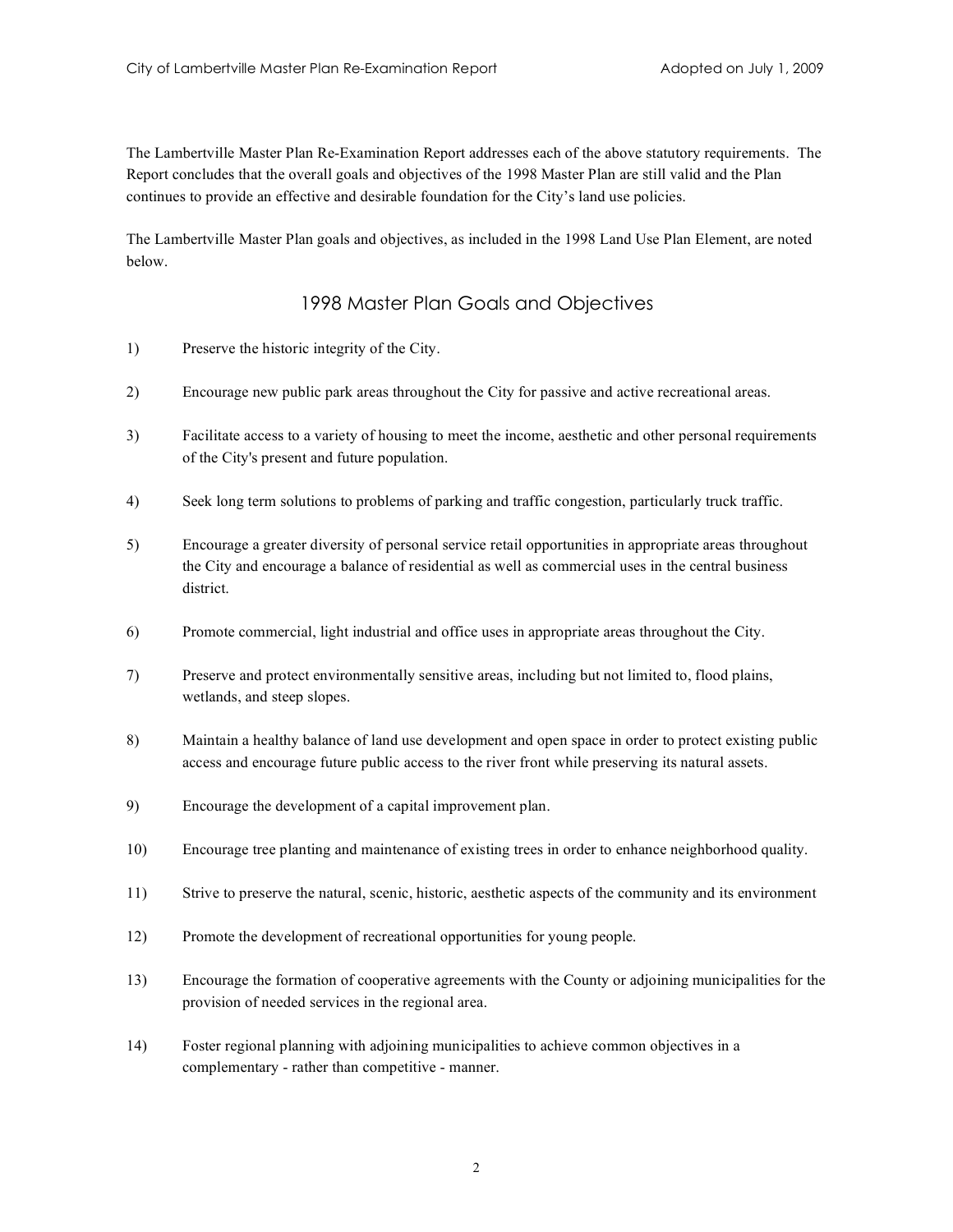- 15) In accordance with the American Disabilities Act (ADA), promote equal access for all people to facilities and structures throughout the City.
- 16) Encourage the development of community design goals so that new development is compatible with the surrounding character of buildings, streetscape and structures, and the preservation of property values.
- 17) Adopt State recycling goals as City goals for recycling.

## Section 2. Major Problems and Objectives from the 2001 Reexamination Report and Extent of Changes

## A. 2001 Planning Issues and Problems

The 2001 Lambertville Master Plan Re-Examination Report identified land use planning issues and problems that were current at the time of the Report. Those issues and problems and their current status are summarized below:

## Senior Citizen Housing Options

The 1995 and 2001 Re-Examination Reports identified the need to provide more senior housing opportunities in the City. This had particularly become an issue with the high price of housing not only in the City, but also throughout the County and State. Since that time, Heritage Village, a project of 87 age-restricted rental apartments, was approved in 2003 and is located on Route 518 near the West Amwell Township municipal border. In 2006, the City revised its ECHO Housing ordinance to permit ECHO units as accessory uses in the R-1 and R-L zoning districts, rather than conditional uses. ECHO is an acronym for Elder Cottage Housing Opportunities. Although affordable housing for senior citizens continues to remain a challenge in the City, this issue has largely been resolved.

## Hillside Zoning

Prior to the 2001 Re-Examination Report, the Planning Board adopted a Master Plan amendment that recommended lowering the density of the planned development zoning tracts on the City's hillsides. The purpose of the rezoning was to address the City's concerns regarding soil erosion, tree and forest removal, water quality and neighborhood character. The zoning change was implemented, creating the Residential Low Density zone. Subsequent to the re-zoning, two of the three owners of the largest re-zoned parcels filed suit against the City in protest against the lower density. Although the litigation was still pending at the time of the 2001 Re-Examination Report, the Report reiterated the importance of the lower density to protect the issues previously cited. The Report also recommended the creation of overlay districts for each of the tracts of land affected by the litigation.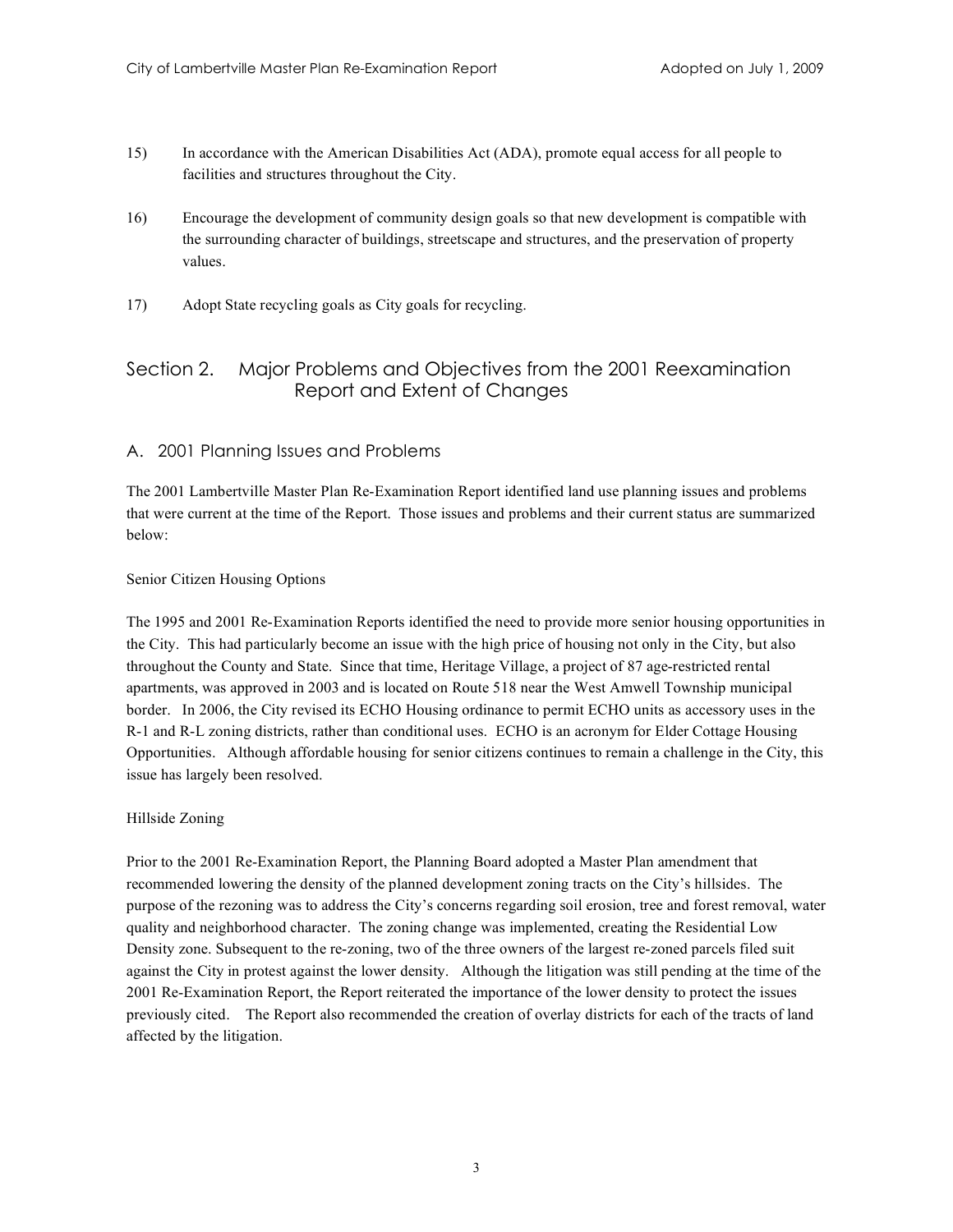Since the time of the 2001 Report, the City adopted a master plan amendment and zoning ordinance that created the two overlay districts. One of the tracts has since been developed as townhouses and is known as "Lambert's Hill".

## Community Facilities

The 2001 Re-examination Report identified the need for several new and improved community facilities. First, the Report indicated that the City Hall did not have the capacity to accommodate the various functions of the municipal government. This issue was addressed in 2004 with the renovation of the former Acme supermarket on South Union Street into a Justice Complex with a municipal courtroom and meeting space. Then, in 2007, the City Hall on York Street was renovated to comply with the Americans with Disabilities Act. Currently, an elevator is planned for the building and extensive historic renovations are underway utilizing a grant from the NJ Historic Trust.

The 2001 Report also suggested the need for a community facility for youth and/or senior citizen activities. Since that time, a new playground has been constructed at Ely Field and a new pocket park was developed in Connaught Hill. Additionally, the recreational facilities at Cavallo Park have been improved. The youth or senior center recommend in the 2001 Report has not yet been addressed. While a youth and/or senior center is still a laudable project, the City's current budgetary constraints render capital projects such as these to a much longer timeframe. Therefore, this is no longer considered to be a current issue.

## City Design Guidelines

The Planning Board adopted a Community Design Plan sub-element in its 1998 Master Plan. The 2001 Re-Examination Report suggested that the City adopt new land development regulations to implement the Community Design Plan. In 2002, the City adopted design guidelines for the historic district and, in 2005, the City was awarded a grant from the NJ Office of Smart Growth for the preparation of a complete new set of guidelines for all of the City's districts. The latter is expected to be adopted in 2009.

## Land Use Ordinances

The 2001 Report identified the need for the City to update its administrative land use ordinances. Several of the City's land use ordinances are dated from the early 1970's and reference outdated legislation. These ordinances should be updated to reflect the current Municipal Land Use Law and other legislative requirements. This issue remains a concern.

## Retail Development and Parking

The demand for downtown commercial store space and the high cost of renting space has resulted in the internal subdivision of larger stores. The 2001 Report suggested that the City monitor this trend closely. If the subdivision of store space leads to a type of co-operative building where there is a host of tenants renting spaces, it could have a significant impact on parking. On the other hand, the majority of tourists visit the City as a destination in itself. The fact that there are more stores within a certain area may not significantly increase the number of tourists, but, rather, provide for a more diverse and, perhaps, more pleasurable shopping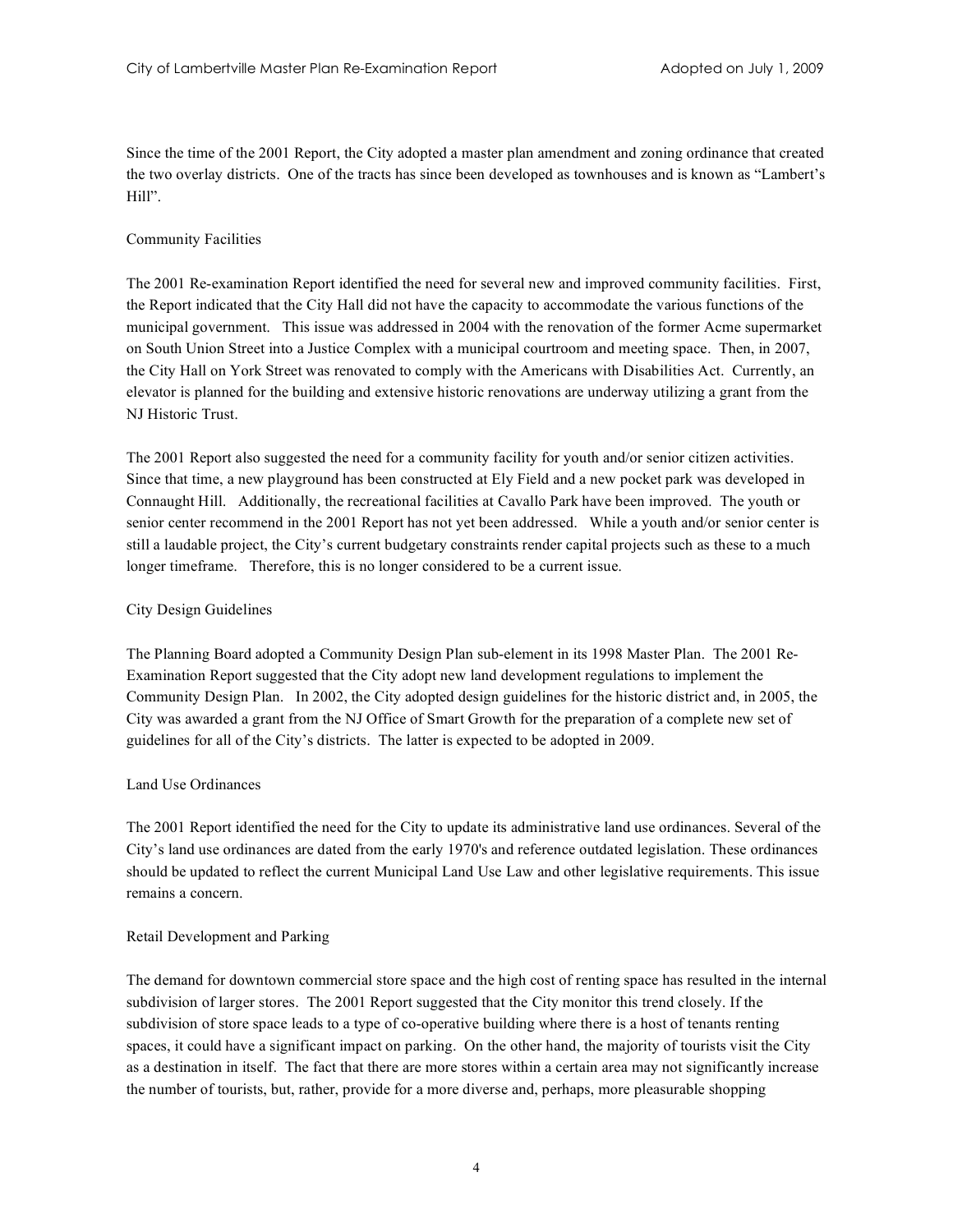experience. Since the 2001 Report, the internal division of commercial space has been minimal and there have been no discernable parking problems that relate specifically to that issue.

#### Tourism

The 2001 Report discussed the costs and benefits of tourism. The greatest cost of tourism is the resulting traffic and parking congestion; however, tourism also provides local jobs, promotes investments in local businesses and fosters unique and interesting shops in the City. This issue of balancing the economic benefits of tourism with the needs of City residents is an ongoing challenge. A related topic on tourism and marketing is discussed later in this report.

#### Traffic and Parking

Traffic and parking congestion, particularly in the lowlands of the City, was identified as a major problem in the 2001 Report. The supply of parking continues to be limited in both residential and commercial districts. The City has investigated all areas of potential parking within the City limits, including the idea of remote lots for shuttling tourists. While this idea has since been implemented for special events, like the Shad Festival, it does not address the parking problem during non-event, seasonal days.

In addition to tourist traffic, the 2001 Report discussed the impact of heavy truck traffic on the City, primarily from deliveries to and from the rock quarries along the Route 29 corridor. During that year, the State issued a permanent truck restriction on trucks exceeding 13 tons on Route 29 from its intersection with I-95 to its northern terminus at Route 12. This restriction effectively addresses heavy trucks that would drive through the City, however it does not address the large trucks that serve local businesses on Route 29, such as the quarries located just north and south of the City's border.

## B. 2001 Planning and Zoning Recommendations and Objectives

## Master Plan Elements

The 2001 Report recommended that the Planning Board prepare and adopt three master plan elements: a Historic Preservation Element, Circulation Element and Housing Plan Element.

The Historic Preservation Element was adopted shortly after the 2001 Report and recommended the establishment of a local historic district using the same boundaries as the Central Business District. In June 2002, the City Council adopted an ordinance creating the local historic district and established a Historic Commission to review development applications within the district. New design guidelines for the historic district were also prepared and adopted by the City Council. The City has completed this task.

The Planning Board has not formally updated its circulation plan element. However, in 2003, a traffic calming plan was prepared for the City and addresses many of the local traffic and multi-modal circulation issues. The traffic calming plan includes recommended streetscape and roadway improvements to reduce vehicular speed and provide safer modes of travel for pedestrians and cyclists. The construction of these improvements is nearly complete.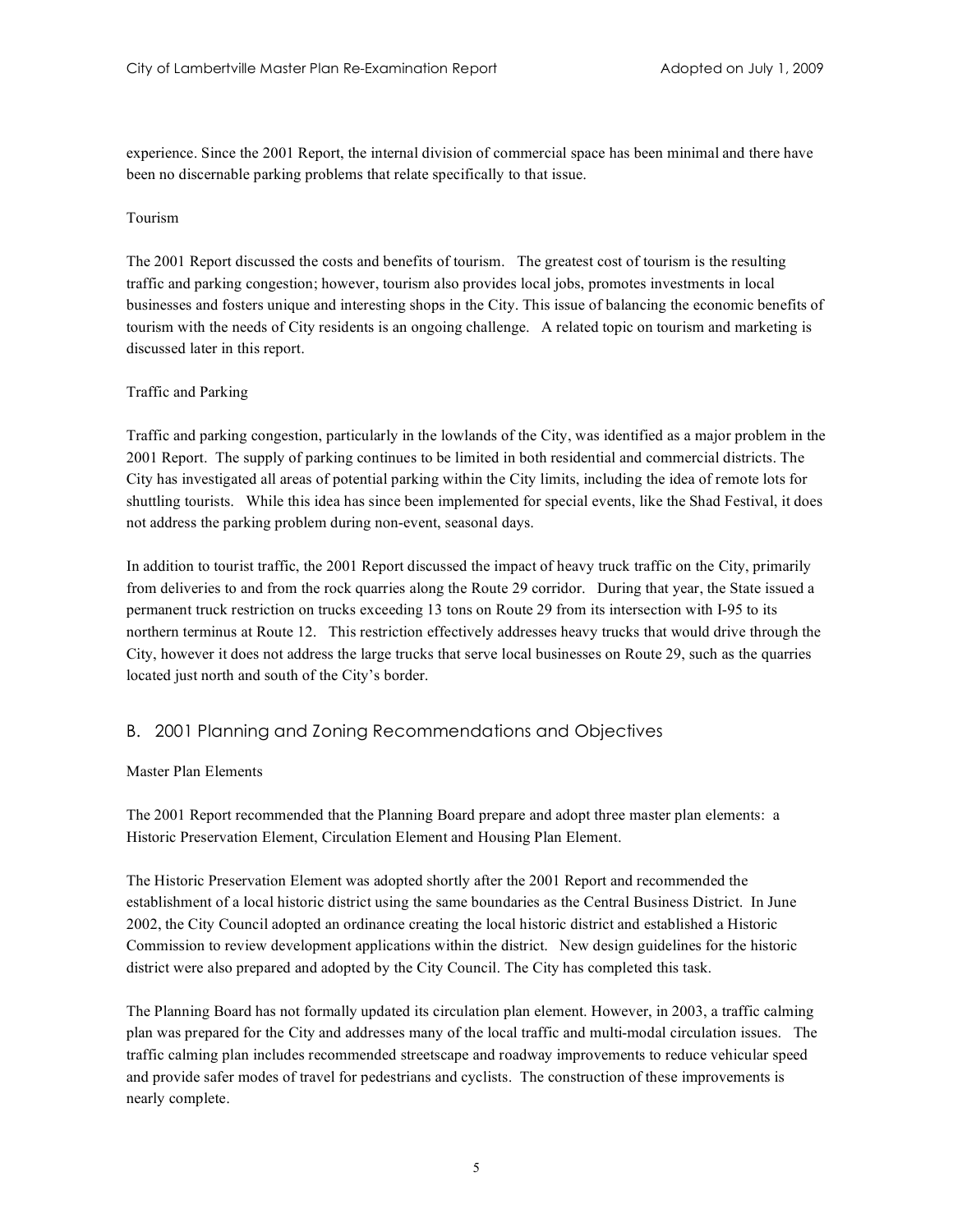The City Planning Board adopted a housing plan element in 2005 and then again in 2008 to respond to new and revised state (COAH) regulations. These plans were submitted to the Council on Affordable Housing (COAH) with a petition requesting substantive certification. As of the date of this Report, the 2008 Housing Plan was still under review by COAH.

## Redevelopment Plan

The 2001 Report recommended that the Planning Board pursue more opportunities for redevelopment in the City, especially for the Connaught Hill area. The procedures for the preparation of a redevelopment plan in New Jersey are governed by *N.J.S.A. 55:19- 20 et al*. Just after the adoption of the 2001 Report, the City initiated these procedures for Connaught Hill by preparing and adopting a report on the "Area in Need of Redevelopment". The City Council then designated a section of Connaught Hill as a Redevelopment Area and in September 2002, adopted a Redevelopment Plan for that section. A total of nine new houses and two rehabilitated houses are complete or pending completion in this redevelopment area. This program does not use eminent domain to displace property owners.

In April 2003, the City expanded the Connaught Hill redevelopment area to include the former Lambertville High School site and several surrounding vacant parcels. An Area in Need of Redevelopment report was prepared and adopted by the Planning Board. A redevelopment plan for the expanded portion of this area has not yet been prepared due to several issues. The cost of extending public water to the high school site is a significant hurdle for its redevelopment. Also, the rear portion of the expanded area on Connaught Hill was a former municipal and private landfill. Extensive site studies and potential clean-up must be undertaken before the land can be legally cleared for development. The expense of site remediation is a major impediment to its (re)development.

The 2001 Report also identified two potential areas for redevelopment in the lowlands of the City: the lot behind the former Ben Franklin store (now CVS) that fronts on North Union Street at Cherry Street, and the former Acme market on South Union Street, which was then vacant. The Acme market has since been redeveloped as the City's Justice Center. The site behind the CVS has since received Planning Board approval for the development of six duplex homes.

## Section 3. Relevant Changes in Assumptions, Policies & Objectives at the Local, County and State Levels

Since the 2001 Re-Examination Report and 1998 Land Use Plan, new legislation, local initiatives and government programs have modified the land use context from which current and future planning decisions are made. Yet in spite of these changes, the Lambertville 1998 Land Use Plan element and accompanying master plan elements still provide a sufficient foundation and desirable direction for guiding future growth. A summary of the new legislation, initiatives and programs is reviewed below.

## A. Regional and State Legislation and Planning Programs

Hunterdon County Growth Management Plan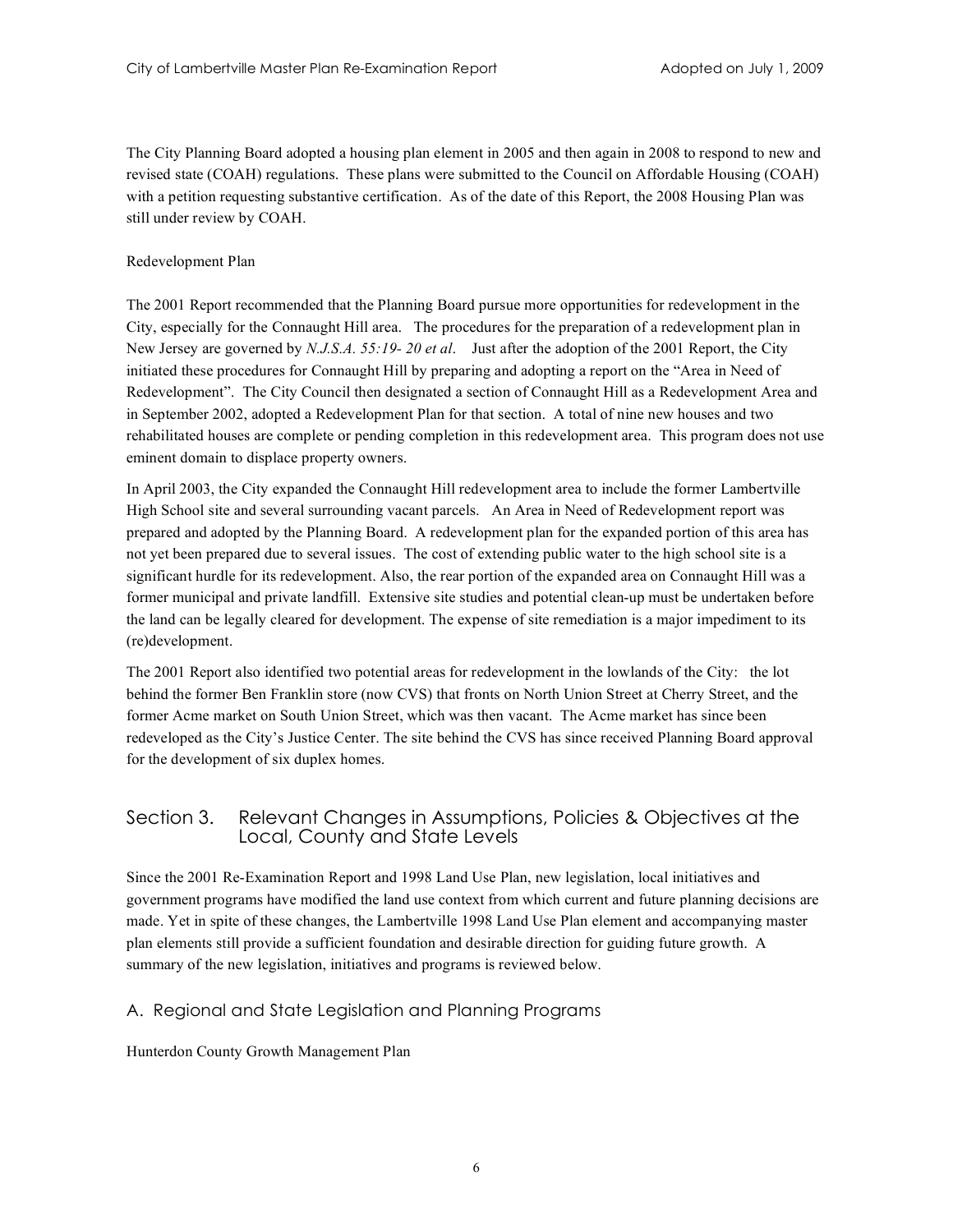In December 2007, the Hunterdon County Planning Board adopted a growth management plan that provides a vision for the County through the year 2020. The growth management plan was the product of nearly five years of public input and visioning. The overriding themes of the growth management plan include the need to preserve the county's remaining agricultural landscape; the importance of locating future development in centers or areas near existing infrastructure; and the desire to establish an extensive network of public open spaces, farmland and protected natural resources. Recognizing that additional growth will continue to occur in the County, the plan offers guidance as to how future development should occur given the County's unique, ecologically-sensitive landscape. The plan offers municipalities a variety of tools, techniques and recommendations for municipalities to implement the County vision.

## State Plan Cross Acceptance Process

From 2004 through 2007, the City participated with Hunterdon County in the State Plan Cross Acceptance process. Lambertville is located in the County's Planning Region 6, which also includes West Amwell Township, East Amwell Township, Delaware Township, and Stockton Borough. The 2004 Preliminary (State Plan) Map includes the entire City of Lambertville within Planning Area 4B , the Rural Environmentally Sensitive Planning Area. No Planning Area changes were ultimately recommended in the County's Cross Acceptance Report. However, Lambertville joined with West Amwell and East Amwell, as well as municipalities in Mercer and Somerset Counties in recommending that the Sourland Mountains be designated as a Special Resource Area (SRA).

Lambertville also joined other municipalities in supporting the designation of the Lower Delaware Wild and Scenic River viewshed as an SRA. Joining with Delaware Township, Kingwood Township, Holland Township, West Amwell Township, and Frenchtown Borough, the City called for State recognition of the River's viewshed, a federally recognized asset.

Throughout the state planning process, local officials have also contemplated making the City a designated center for the purposes of securing increased funding for infrastructure improvements. The City has not yet applied for center designation.

## COAH Third Round Regulations and Housing Plan

(Lambertville's compliance with the Fair Housing Act and the rules and regulations of the Council on Affordable Housing Act are discussed in the master plan section of this Report. )

## Alexauken Creek Category One (C-1) Designation

The New Jersey Department of Environmental Protection (NJDEP) designated the Alexauken Creek as a Category One (C-1) waterway in July 2004. The primary reason for this designation is the Creek's connection to the federal scenic river designation of the Delaware River, its value as a habitat for threatened and endangered fish and bird species, and the relatively undeveloped nature of its watershed. Swan Creek was also nominated for C-1 status; however, the City requested that the designation terminate at the City line. In turn, the City has instituted its own 75 foot stream buffer, which it believes is a better solution given the densely developed nature of the areas adjacent to Swan Creek.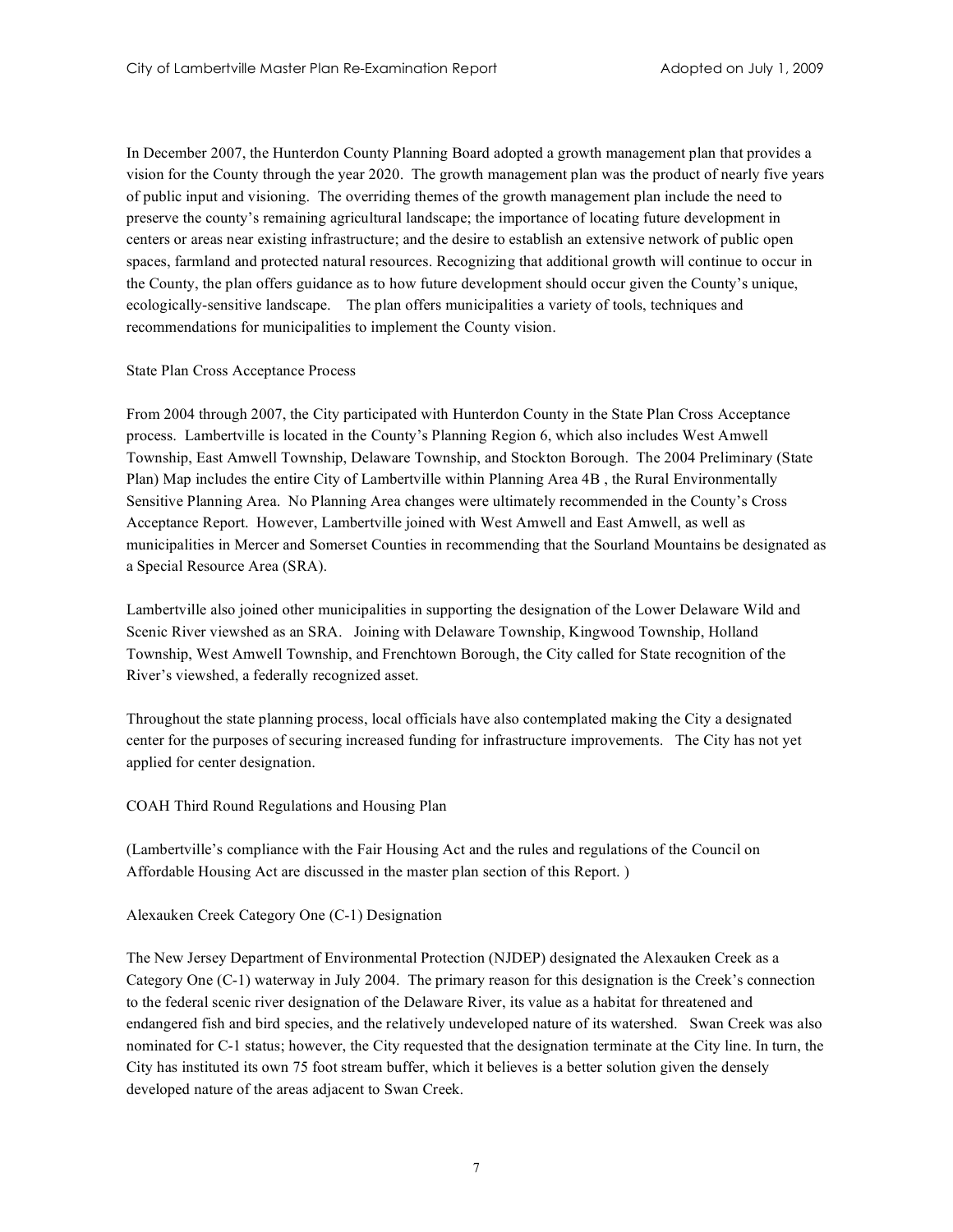#### NJDEP Stormwater Management Requirements

The NJDEP published two sets of new stormwater rules in the early part of 2004. The first set of regulations is the Phase II New Jersey Pollutant Discharge Elimination System Stormwater Regulation Program Rules (N.J.A.C. 7:14A), which addresses the reduction of pollutants associated with existing stormwater runoff. The second set of regulations, known as the Stormwater Management Rules (N.J.A.C. 7:8), sets forth the required components of regional and municipal stormwater management plans and establishes the stormwater management design and performance standards for new (proposed) development. Together the two sets of rules are intended to establish a comprehensive framework for addressing water quality impacts associated with existing and future stormwater discharges.

In 2005, Lambertville was the first municipality in the County to prepare and adopt a Municipal Stormwater Management Plan (MSWMP). The City also adopted an enforcement ordinance and mitigation plan. The goals of the MSWMP include reducing flood damage, minimizing increases in stormwater runoff from new development, reducing soil erosion, assuring the adequacy of culverts and bridges, maintaining groundwater recharge, preventing an increase in non-point source pollution, maintaining the integrity of stream channels, minimizing pollutants in stormwater runoff, and protecting public safety through proper design and operation of stormwater basins.

## B. City of Lambertville – Local Issues and Initiatives

## Regional Traffic Increases

The past couple decades of growth in central New Jersey, but particularly in Hunterdon and Mercer counties, fostered a marked increase in traffic traveling through the City of Lambertville. The Route 29 corridor carries commuter traffic from residences north of Lambertville to employment centers due south, including the City of Trenton and the Route 1 corridor. Many of these commuters are also traveling from nearby Bucks County, Pennsylvania, a desirable place of residence due to its lower taxes, rural character and greater housing supply. The result of this regional development has been a significant increase in traffic on Route 29, a major northsouth connection that travels through the City of Lambertville.

## Redevelopment Opportunities

In the late 1990's, several large, former industrial properties in the City were redeveloped. The Old Trenton Cracker factory was transformed into offices, a micro-brewery and a fitness center. The Lambertville House was rehabilitated and reopened as a small hotel. The Diamond Silver factory was renovated for offices. And, in a combination of rehabilitation and new construction, the Riverwalk complex was developed for office uses. These projects helped to create a larger, local office market that has been one of the City's master plan goals. There are additional redevelopment opportunities in the City, although most of these will be residential development, some of which has already begun.

In 2003, the City adopted a Redevelopment Plan for Connaught Hill. The Plan identifies various ways to improve the Connaught Hill neighborhood, as authorized by New Jersey redevelopment laws. To date, nine houses have been constructed or contracted for construction in the redevelopment area. Of these nine houses, four were constructed with the assistance of the Habitat for Humanity program. The City also is working to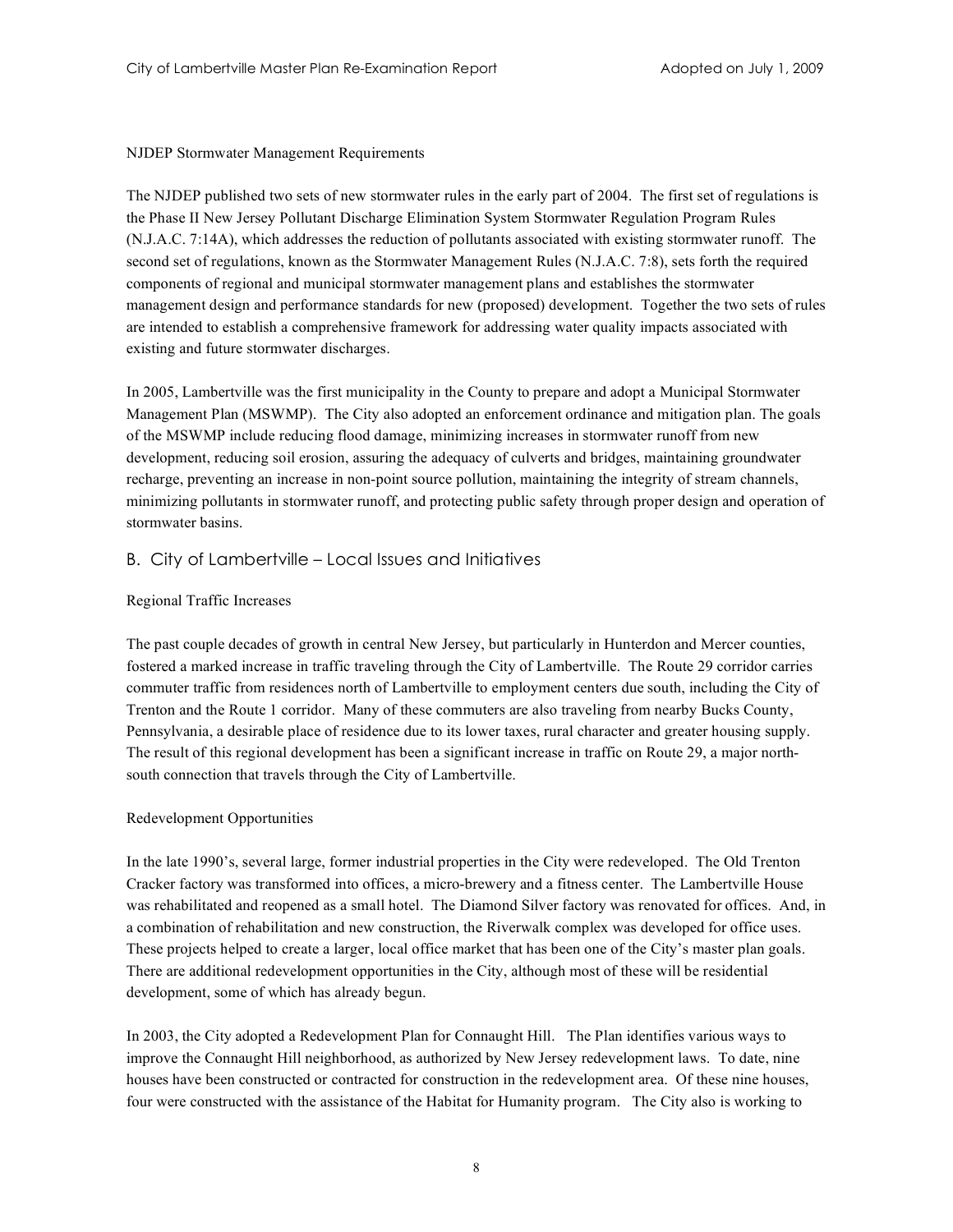clear the legal title of properties in the area to free up land for sale and redevelopment. Lambertville's rehabilitation program is also available to homeowners and two homes in the redevelopment area have been upgraded in accordance with this program. The Lambertville redevelopment will not displace any resident or property owner.

The former Lambertville High School on Washington Street sits on top of the bluff on Connaught Hill above Rt. 179 and has been vacant since a fire destroyed much of the building 15 years ago. This area was adopted by the Planning Board as an "Area in Need of Redevelopment" in 2003. A redevelopment plan for the High School site has been delayed as a result of the site's severe development constraints, including poor access, the lack of public water and a former landfill site nearby.

#### Gateways and Scenic Byways

Route 29 is the only federally designated Scenic Byway in New Jersey. The program originates from the Intermodal Surface Transportation Efficiency Act (ISTEA) and its successor, the Transportation Efficiency Act for the 21st Century (TEA-21). Both of these programs encourage the designation of scenic byways by state transportation departments. In turn, money is earmarked for enhancing the scenic corridor. Such enhancements might include billboard and scenic easement purchases, establishing gateways to a community, the removal of overhead utility lines and similar beautification and preservation projects. Since most of Lambertville is on the National and State Registers of Historic Places, these enhancements would have to be compatible with the City's historic character.

In addition to the Scenic Byway, Lambertville includes a portion of a designated Scenic River. The (Lower) Delaware River, which forms the western boundary of Lambertville, was accepted by Congress as a Scenic River in 2000 and signed into law by President Clinton as part of the national Wild and Scenic River system. The Scenic River designation may create opportunities for future recreation and scenic enhancements and both designations may provide funding for desirable enhancements to the City and its immediately surrounding environs.

#### Route 29 Improvements

Since the last Re-Examination Report in 2001, Lambertville local officials have been working closely with the NJ Department of Transportation to improve the safety of pedestrian crossings on Route 29. Several residents have been struck by vehicles, resulting in serious injuries and one fatality. In response to the City's request, NJDOT agreed in 2008 to install a pedestrian traffic light at the intersection of Swan Street and Route 165. The installation of the light is scheduled for 2009.

#### Traffic Calming Plan and Implementation

In 2003, the City undertook an extensive traffic calming study that examined traffic and pedestrian conditions throughout Lambertville. The goals of the plan include reconnecting the city, increasing access and safety for pedestrians, providing on-street parking, reducing motor-vehicle speeds and improving streetscape aesthetics. The plan features various traffic-calming measures in a context-sensitive design and targets the downtown area for improvements, as well as the intersections surrounding the elementary school. The implementation of the plan is almost complete. In 2007, curb bump-outs and streets were installed throughout the lowlands of the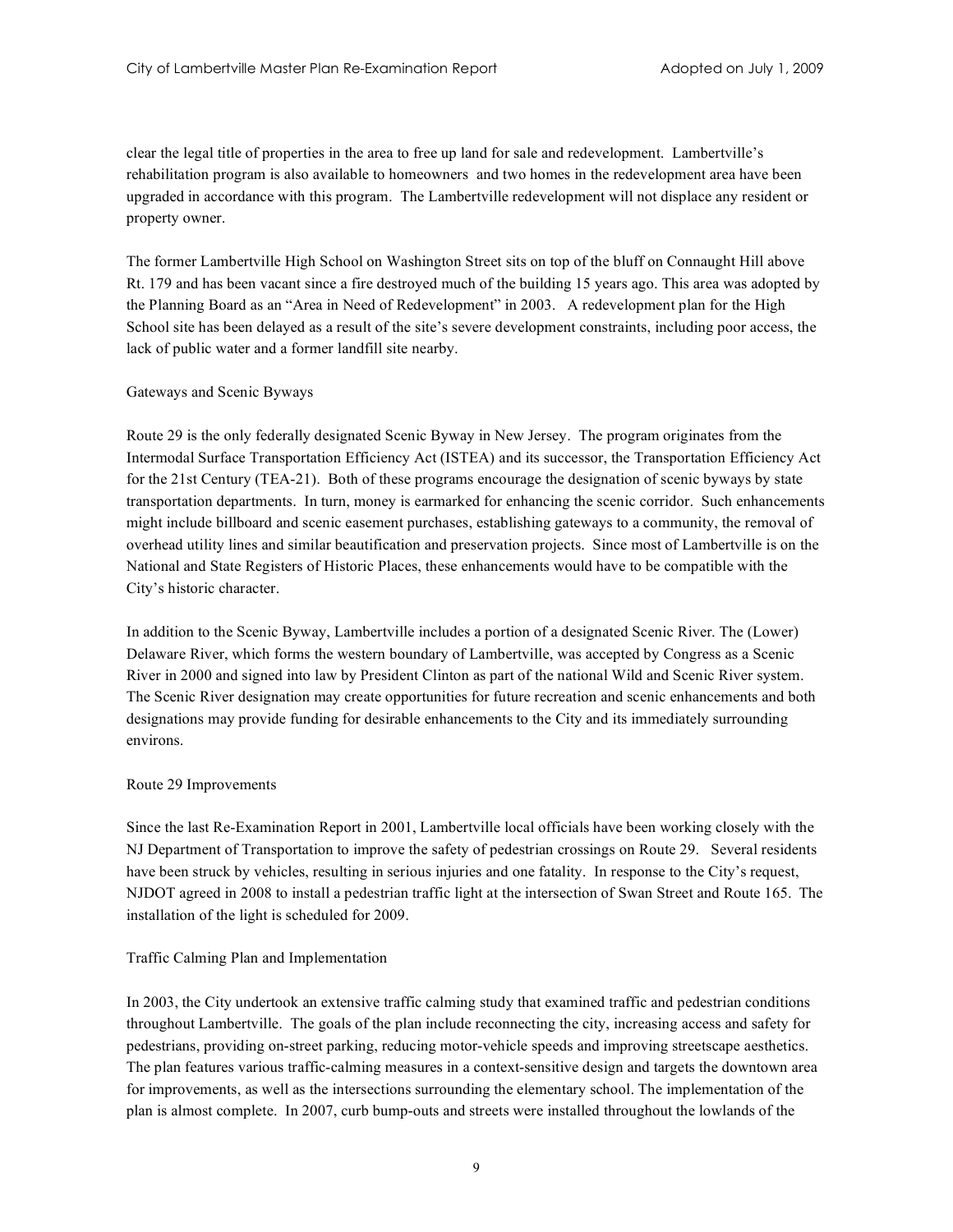City. Then in 2009, with funding assistance from the Delaware River Joint Toll Bridge Commission, curb bump-outs, street trees, new benches and decorative street lighting were installed downtown.

#### Delaware River and Stream Flooding

In September 2004, April 2005, and then again in June 2006, the City was affected by three significant flood events. While a major cause of the flooding is associated with water flows from New York reservoirs or ice dams outside of the City's direct control, a significant amount of damage occurred when the Delaware River backed up into Swan and Alexauken Creeks. To minimize future flooding and property damage, the City is studying two critical areas - the Swan Creek and Ely Creek watersheds. These projects are summarized below.

#### *Swan Creek Flood Control*

In 2006, the City of Lambertville entered into an agreement with the Natural Resources and Conservation Service (US Department of Agriculture) to study the feasibility of an engineering solution to the Delaware River back-flooding into Swan Creek that impacts neighboring homeowners and businesses. The study developed five structural and non-structural alternatives to alleviate this type of flooding and recommended further study of the financial and environmental costs and benefits associated with each option. To the extent the City can address causes of flooding within its control, it is committed to doing so through the protection of the surrounding hillsides, construction of mitigation measures, and the continued study of ways to reduce property damage to residents and business owners. Lambertville is now seeking grants to help subsidize the cost of the recommended improvements and further studies.

#### *Ely Creek Flood Control*

In 2005 and 2006, the flooding of the Delaware River resulted in the backflow of Ely Creek, causing considerable damage to residential and commercial buildings in the northern section of the City. The storm sewers that discharge to Ely Creek backflow and surcharge to North Union and Arnett Avenue. Additionally, the Delaware River causes flooding of the Alexauken Creek, which backflows to the same Ely Creek lowland area through storm sewers. The result has been the flooding of 29 residences and five commercial structures and the temporary closure of North Union Street and Arnett Avenue.

In 2007, the City contracted with consultant Princeton Hydro to study the flooding problem and offer specific suggestions for mitigation. Princeton Hydro's recommendations included a flood gate to be installed on an existing headwall on Ely Creek and a second backflow device to be installed on an existing storm sewer to prevent the backup of the Alexauken Creek. The slide gate would be installed on the Niece Lumber property, 2 Elm Street, and the backflow device will be installed on the CVS Property, 299 North Main Street. The City has accepted these recommendations and submitted grant applications to the Federal Emergency Management Agency's Hazard Mitigation Grant Program (HMGP) to help fund the cost of the improvements. A first application to FEMA was denied based on FEMA's Benefit-Cost analysis. As of the date of this report, the City is reapplying to FEMA for funding. This project area is located on North Union Street bounded by Arnett Avenue and Cherry Street.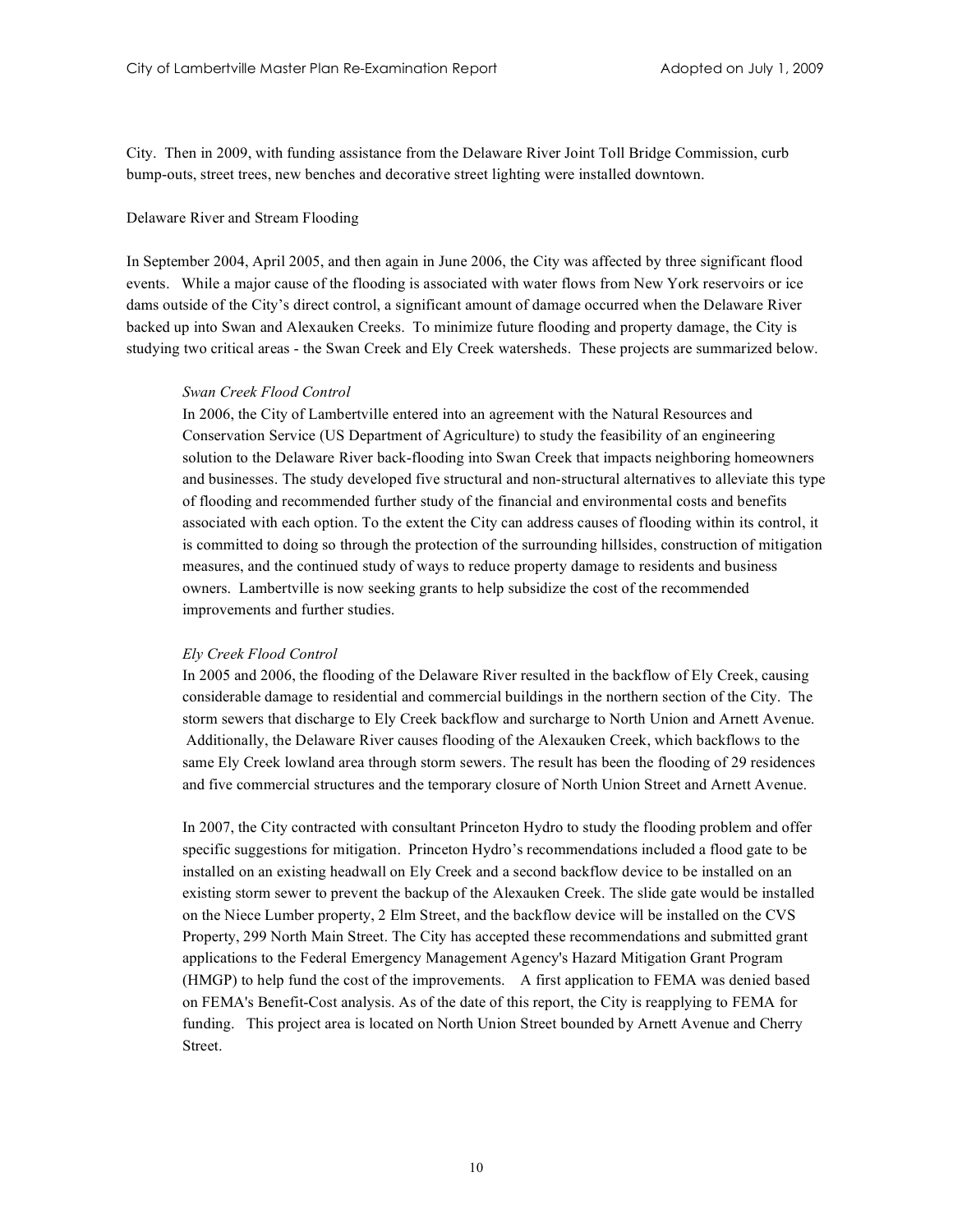## Sustainability

Over the last few years, Lambertville has been developing new planning strategies to foster green and sustainable projects. In 2008, the Mayor signed the Climate Protection Pact from the US Conference of Mayors, committing Lambertville to making greener choices in all facets of its operations. One of those projects, a city-wide system of single-stream recycling, was adopted in 2008. The single-stream recycling will make it easier for residents to recycle, thereby reducing trash output, the cost of collection, and the need for landfill space.

Another Lambertville green project is an alternative energy program sponsored by the City. In 2008, Lambertville initiated efforts to bring solar power to the City and surrounding communities. The City helped form the South Hunterdon Renewable Energy Cooperative to pool municipal resources for implementing alternative energy strategies. Thus far, members of the cooperative include South Hunterdon Regional High School, West Amwell Township, West Amwell Public School and the Lambertville Municipal Authority, in addition to the City of Lambertville and the Lambertville Public School. The first project for the cooperative will be to attract solar power investors to install a solar power system on top of public schools and municipallyowned land and buildings. The investor would sell the electricity at a set rate to the school district and/or municipality and the excess electricity would be sold at a higher rate back into the power grid.

The City's Environmental Commission is working closely with the Mayor and Council to identify and implement other "green" programs.

## Open Space and Parks

Lambertville continues to preserve and protect open space in the City when land and funding is available. Since the 2001 Re-Examination Report, 16 acres of land behind the public school were preserved and an additional 6 acres are pending preservation. The City has also developed a new pocket park in the redevelopment area of Connaught Hill, called Arnett Park. And the Environmental Commission is working closely with the NJ Trails Association on a system of hiking trails throughout the City and to nearby destinations. Some of the trails have since been constructed by Eagle Scout and resident, Wyatt Brady.

## Downtown Marketing and Tourism

The economy of the Lambertville downtown district is critical to the fiscal health of the community. As a community of fine arts and antiques, the downtown merchants rely heavily upon the tourist industry. Recently, Lambertville officials have been contemplating the creation of a local tourism board to bring together representatives of the governing body, the business community and residents to develop and implement a comprehensive marketing strategy. The City is also researching possible revenue sources to cover the cost of future marketing programs.

## Limited Growth Potential

The combination of land development and open space preservation since 2001 has resulted in a significant reduction in lands available for development in the City. Future growth will occur on a much smaller scale than it has in the past. The larger, vacant tracts of land have now been almost fully developed and the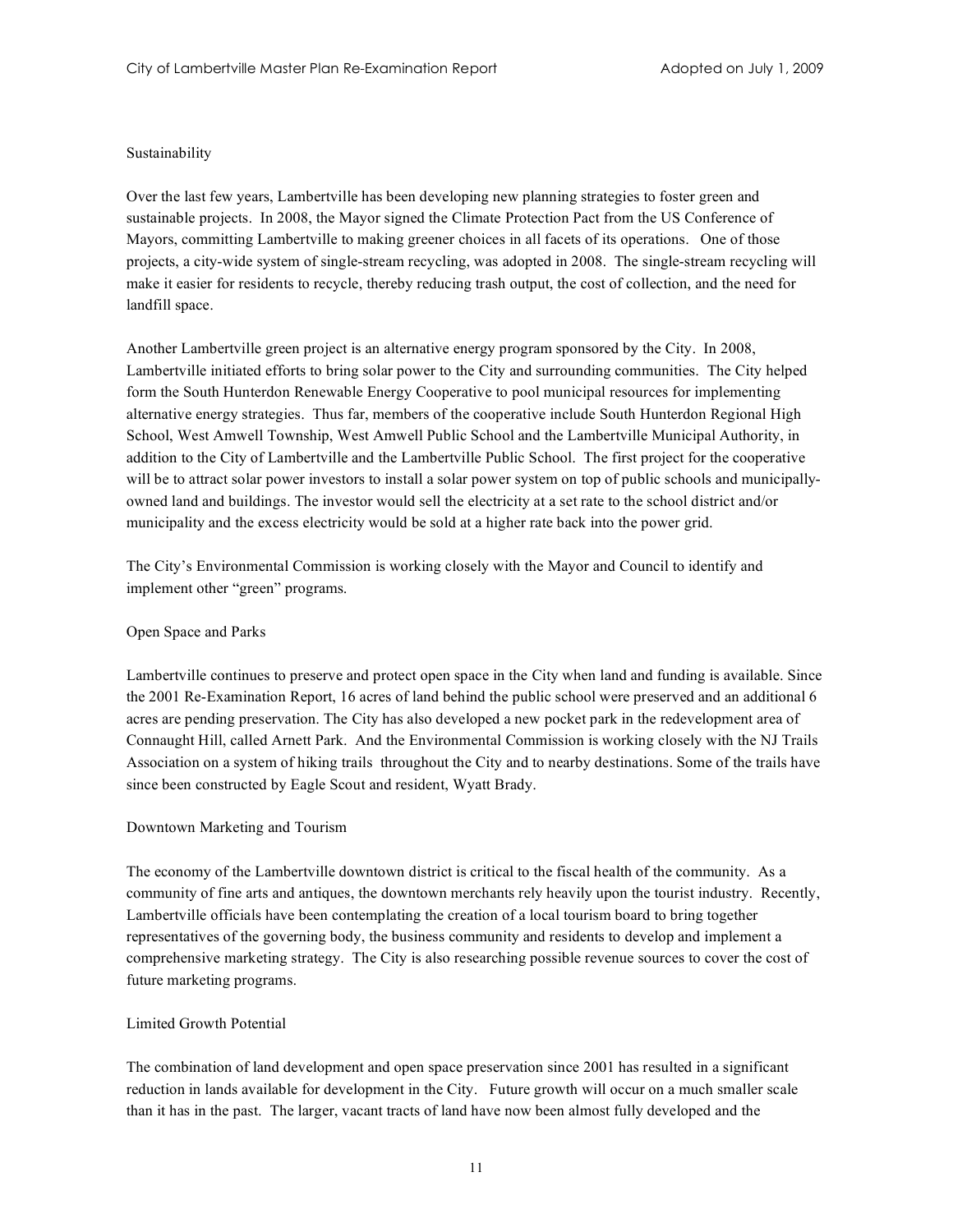underutilized former industrial buildings have been redeveloped. The majority of future growth will therefore occur as infill development throughout the community.

## C. Local Master Plans and Ordinances

## Historic Preservation Plan and Ordinances

The Planning Board adopted a Historic Preservation Plan element in 2001. The Historic Preservation Plan was one of the recommended master plan elements identified in the 1995 Re-Examination Report. The Plan builds on earlier documentation that led to the establishment of major portions of the City being listed on the State and National Registers of Historic Places. The Plan provides a list of recommended preservation projects and tasks, with the most significant being the recommendation of a new local historic district using the boundaries of the Central Business District.

In 2002, as a direct result of the Historic Preservation Plan, the City adopted a local historic district ordinance using the Central Business District boundaries recommended in the master plan. Concurrently, a Historic Preservation Commission was created to review development proposals and design guidelines were prepared and adopted to guide development within the district.

## 2008 Housing Plan Element and Fair Share Plan

In 2005, the Lambertville Planning Board and City Council adopted a Housing Plan Element and Fair Share plan in accordance with the third round regulations of the Council on Affordable Housing (COAH). These plans and a petition for substantive certification were submitted to the Council on Affordable Housing on December 20, 2005. However, due to extensive litigation of the affordable housing rules and the later invalidation of sections of the rules, COAH did not review any plans under the original third round regulations. The newly revised Third Round COAH regulations were adopted in 2008, and the City revised its Housing Plan and Fair Share Plan in compliance with the new regulations. On December 31, 2008, the City submitted the 2008 plans and petition for substantive certification to COAH. The petition was declared complete in February, 2009. The City hopes to receive substantive certification by the end of 2009.

## Stormwater Management Plan and Ordinance

In March 2005, the Lambertville's Stormwater Committee adopted a Stormwater Management Plan that provided a strategy to address stormwater runoff impacts within the City, which, due to the steep hillsides in its eastern half, are substantial. The plan outlined specific stormwater design and performance standards for new development and redevelopment. Additionally, the plan proposed stormwater management controls to address impacts from existing development. Preventative and corrective maintenance strategies were included in the plan to ensure long-term effectiveness of stormwater management facilities. The plan also outlined safety standards for stormwater infrastructure to protect public safety.

As a result of the recommendations of the Stormwater Committee, the City adopted a stormwater ordinance in April 2006. This ordinance established minimum stormwater management requirements and controls for major development with the goal being to reduce the amount of non-point source pollution entering surface and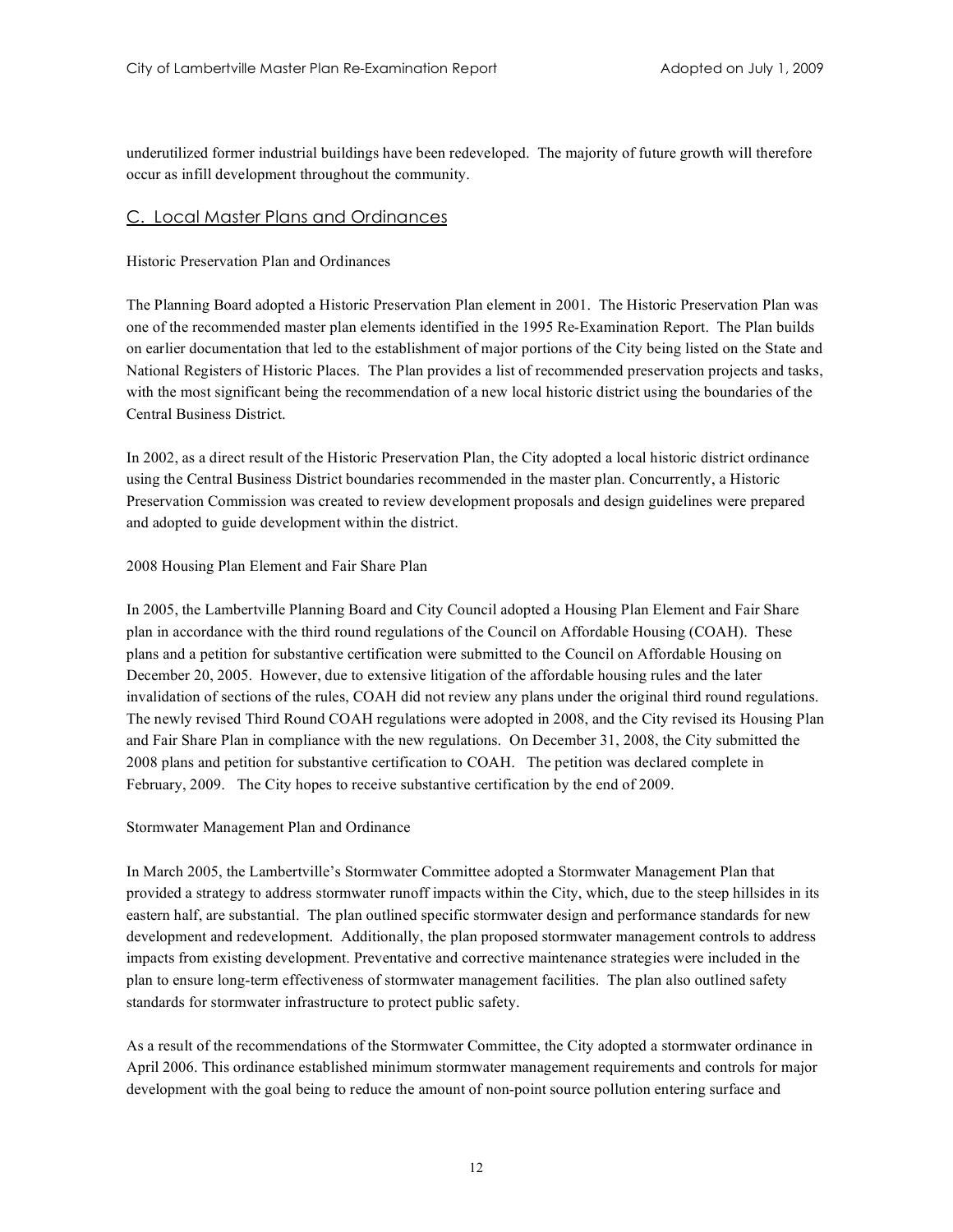ground waters. The City was the first municipality in the State to adopt a stormwater ordinance to enforce the stormwater provisions and a set of mitigation measures.

## ECHO Housing Ordinance

In August 2006, Lambertville revised its Elder Cottage Housing Opportunity (ECHO) ordinance to permit ECHO dwelling units as accessory uses in the R-1 and R-L zoning districts instead of conditional uses. ECHO units are an important option for providing affordable, senior citizen housing. By permitting these structures as accessory uses, rather than conditional uses, the application process will be easier for landowners.

## Environmental Resource Inventory

The Lambertville Environmental Commission updated the City's Environmental Resource Inventory (ERI) in 2007. The Lambertville ERI is a comprehensive study of natural resources in the City, using both text and maps to convey the information. The document is a useful, unbiased tool for Board, Commissions and land developers in the evaluation of land development proposals and related planning projects. The ERI was adopted by the City Planning Board as a supplemental document to the City master plan in 2008.

## Lambertville City Design Guidelines

Through a grant from the New Jersey Office of Smart Growth, Lambertville has nearly completed the preparation of new design guidelines for both new construction and the renovation of existing structures in the City. The guidelines seek to preserve the integrity of Lambertville's diverse neighborhoods and ensure that infill development is compatible with the historic character of the City. The guidelines will replace the existing design guidelines for the downtown, historic and commercial districts and include new guidelines for the residential districts. The new design guidelines are expected to be adopted in 2009.

## 4. Recommendations for Future Planning Policies and Considerations

Based upon the analysis of land use problems and opportunities identified in this Report, the Planning Board has identified the following recommendations for future consideration:

## a. Affordable Housing

The City should continue to seek substantive certification from the NJ Council on Affordable Housing for its affordable housing plan.

## b. Investigate New Redevelopment Opportunities

As a densely developed and built-out community, Lambertville should continue to investigate redevelopment opportunities both within the downtown core area and on the hillsides. The City should continue to investigate options for the redevelopment of the former High School site and adopt a redevelopment plan to guide the transformation of that parcel into a productive use.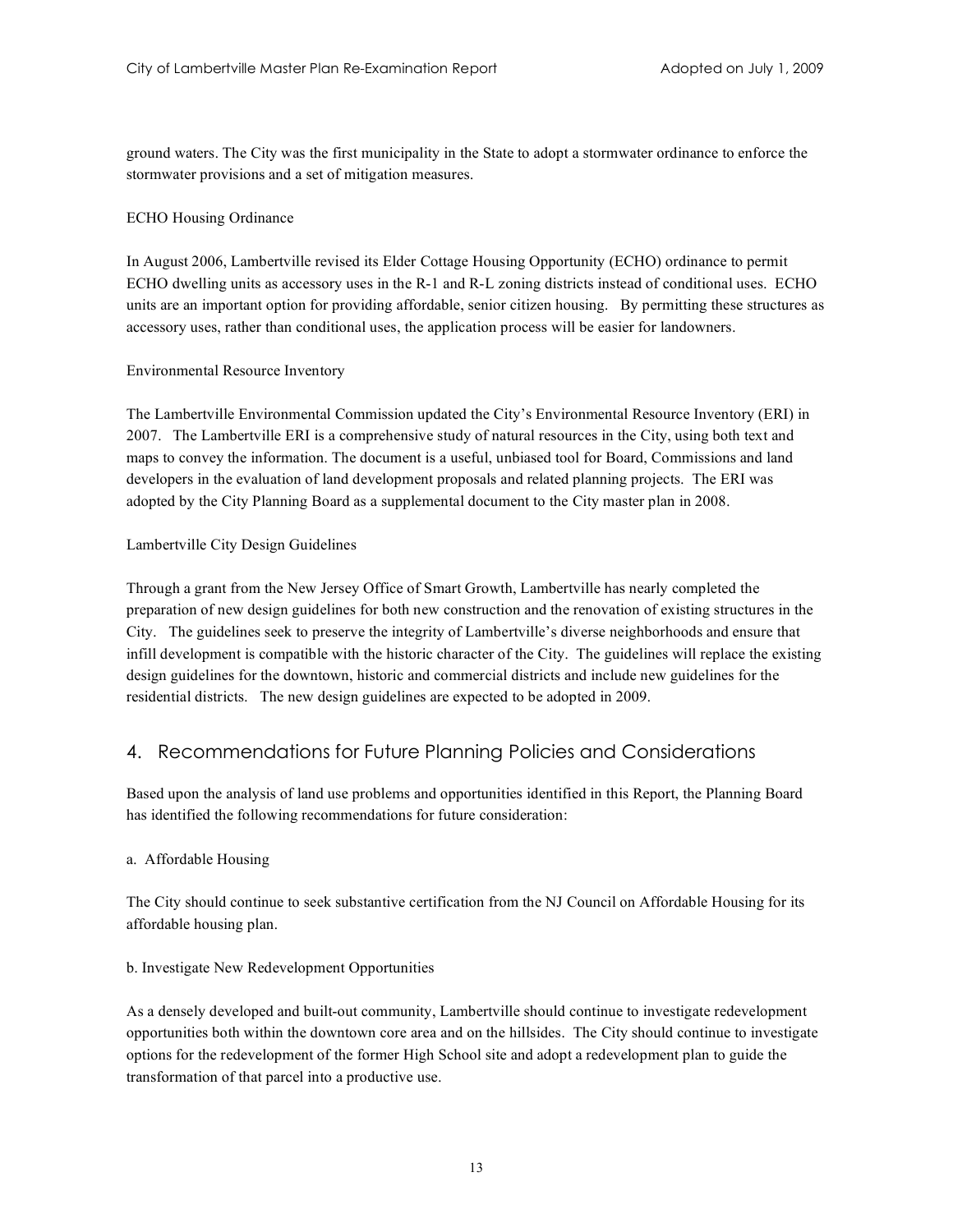## c. Citywide and Historic District Design Guidelines

The pending citywide and historic district design guidelines are intended to assist local officials, property owners and developers in the design and evaluation of new development, alterations and re-construction. Once adopted, the City should monitor the efficacy of these guidelines and make any amendments or revisions it deems necessary to improve their effectiveness.

## d. Update and Consolidate/Codify Land Development Ordinance

The city's administrative land use ordinances should be updated to reflect the current enabling legislation and legislative requirements. All land development ordinances should then be consolidated into a single document for ease of publication and codification.

#### e. Flood Control

The City should continue to address flood control through a combination of physical improvements and regulatory measures. The municipality should investigate the need for zoning changes and changes to the subdivision and site plan ordinances to facilitate flood prevention within flood prone areas.

#### f. Steep Slope Ordinance Revision

The protection of the City's steep slopes are important for the safety and welfare of the community. Deviations from the existing steep slope ordinance (§519) are currently permitted as exceptions from the Planning Board or Board of Adjustment. As infill development has increased on the hillsides, the importance of adherence to these provisions has become more apparent. It is recommended that the Steep Slope Ordinance be moved from the subdivision and site plan ordinance to a zoning ordinance so that any future deviations become a variance application rather than a design exception. The latter requires a stricter set of legal proofs that must be provided by the applicant. In addition, the ordinance should be reviewed and evaluated for its effectiveness in accomplishing the ordinance's purpose and overall goals.

## g. City Traffic Calming Plan

The City should continue to implement Lambertville's Traffic Calming Plan to promote a safe and attractive environment for pedestrians, cyclists and traveling vehicles.

## h. Landscaping Ordinance

The City's landscaping ordinance should be reviewed for its overall effectiveness in implementing the master plan goals and objectives. In particular, consideration should be given to tree removal, tree replanting and additional landscaping requirements for subdivision applications.